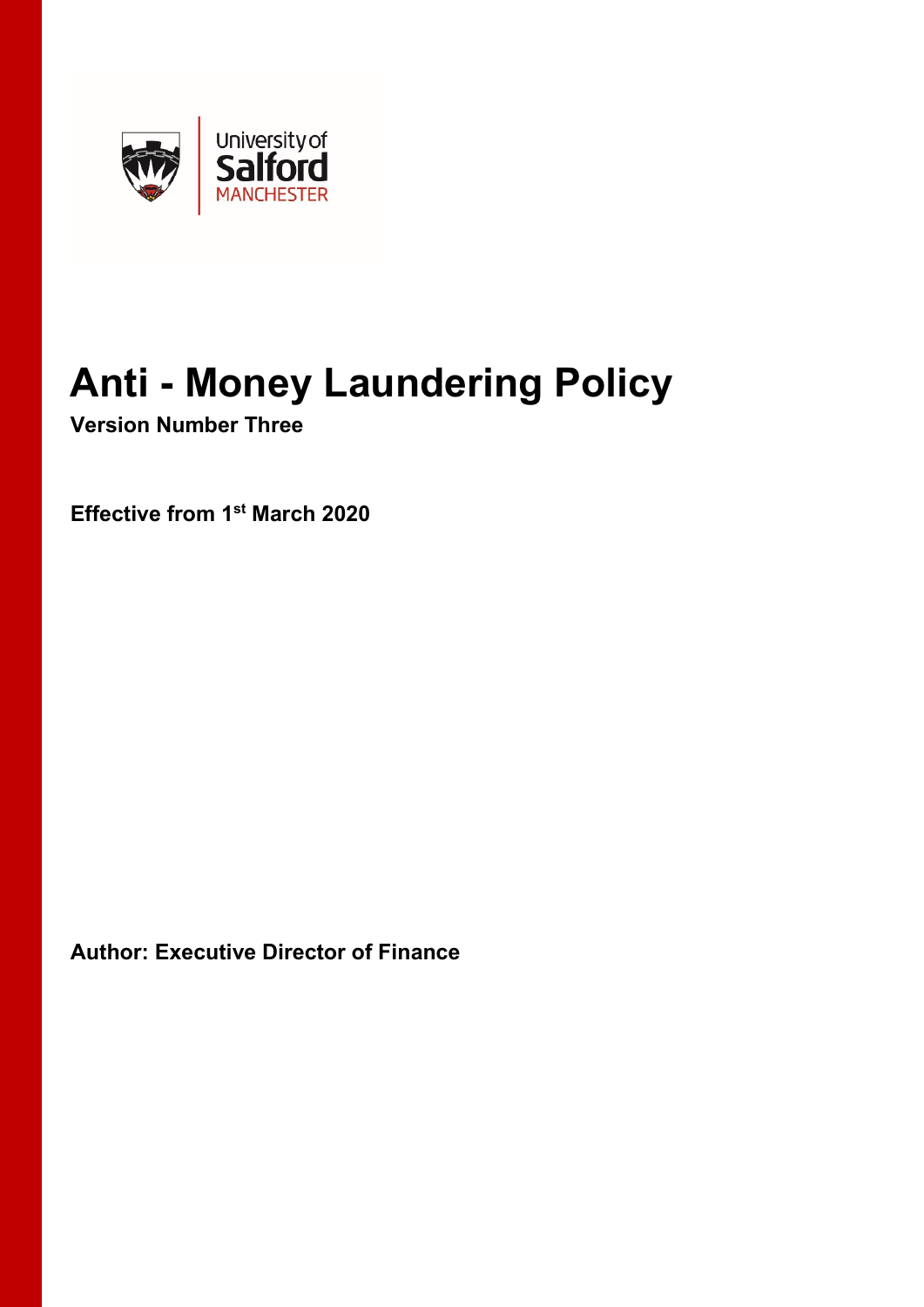| <b>Document Control Information</b>                                        |                                                                                                                                                                                                          |                                                                                                                                                                                                                                                                                                                                                                                                   |                |                                             |  |  |  |
|----------------------------------------------------------------------------|----------------------------------------------------------------------------------------------------------------------------------------------------------------------------------------------------------|---------------------------------------------------------------------------------------------------------------------------------------------------------------------------------------------------------------------------------------------------------------------------------------------------------------------------------------------------------------------------------------------------|----------------|---------------------------------------------|--|--|--|
| <b>Revision History incl. Authorisation: (most recent first)</b>           |                                                                                                                                                                                                          |                                                                                                                                                                                                                                                                                                                                                                                                   |                |                                             |  |  |  |
| <b>Author</b>                                                              | <b>Summary of changes</b>                                                                                                                                                                                |                                                                                                                                                                                                                                                                                                                                                                                                   | <b>Version</b> | <b>Authorised &amp; Date</b>                |  |  |  |
| lan<br>Dempsey                                                             | Formalises an existing internal policy that has been<br>written using the BUFDG template.                                                                                                                |                                                                                                                                                                                                                                                                                                                                                                                                   | 1              | Approved at ARC 11 <sup>th</sup> June 2020  |  |  |  |
| lan<br>Dempsey                                                             | Highlight that this applies to subsidiary companies                                                                                                                                                      |                                                                                                                                                                                                                                                                                                                                                                                                   | $\overline{2}$ | <b>Highlighted by ARC September</b><br>2020 |  |  |  |
| lan<br>Dempsey                                                             | Clarification of 3 main types of offence - Section 3<br>Scope, expanded the section on possible signs of<br>money laundering - Section 4 and risk mitigations<br>introduced at Salford - Sections 6 & 7. |                                                                                                                                                                                                                                                                                                                                                                                                   | 3              | ARC June 2022                               |  |  |  |
|                                                                            | <b>Policy Management and Responsibilities:</b>                                                                                                                                                           |                                                                                                                                                                                                                                                                                                                                                                                                   |                |                                             |  |  |  |
| Owner<br>Others with responsibilities (please<br>specify):                 |                                                                                                                                                                                                          | This policy is issued by the Executive Director of Finance who has the authority<br>to issue and communicate policy on financial matters of the University. The<br>Executive Director has delegated day to day management and communication<br>of the policy to the Treasury Management Team.<br>All subjects of the Policy will be responsible for engaging with and adhering to<br>this policy. |                |                                             |  |  |  |
|                                                                            |                                                                                                                                                                                                          | Author to complete formal assessment with the following advisory teams:                                                                                                                                                                                                                                                                                                                           |                |                                             |  |  |  |
| Equality Analysis (E&D, HR)                                                |                                                                                                                                                                                                          | 1. This is mandatory. Specify date completed and brief outcome. Email the                                                                                                                                                                                                                                                                                                                         |                |                                             |  |  |  |
| <b>Equality Assessment form</b>                                            |                                                                                                                                                                                                          | completed EA to Equality@salford.ac.uk                                                                                                                                                                                                                                                                                                                                                            |                |                                             |  |  |  |
| Legal implications (LPG)                                                   |                                                                                                                                                                                                          | N/A                                                                                                                                                                                                                                                                                                                                                                                               |                |                                             |  |  |  |
| Information Governance (LPG)                                               |                                                                                                                                                                                                          | N/A                                                                                                                                                                                                                                                                                                                                                                                               |                |                                             |  |  |  |
| Student facing procedures (QEO)                                            |                                                                                                                                                                                                          | N/A                                                                                                                                                                                                                                                                                                                                                                                               |                |                                             |  |  |  |
| UKVI Compliance (Student Admin)                                            |                                                                                                                                                                                                          | N/A                                                                                                                                                                                                                                                                                                                                                                                               |                |                                             |  |  |  |
| <b>Consultation:</b>                                                       |                                                                                                                                                                                                          |                                                                                                                                                                                                                                                                                                                                                                                                   |                |                                             |  |  |  |
| Staff Trades Unions via HR                                                 |                                                                                                                                                                                                          | N/A                                                                                                                                                                                                                                                                                                                                                                                               |                |                                             |  |  |  |
| Students via USSU                                                          |                                                                                                                                                                                                          |                                                                                                                                                                                                                                                                                                                                                                                                   |                |                                             |  |  |  |
| Relevant external bodies (specify)                                         |                                                                                                                                                                                                          |                                                                                                                                                                                                                                                                                                                                                                                                   |                |                                             |  |  |  |
| <b>Review:</b>                                                             |                                                                                                                                                                                                          |                                                                                                                                                                                                                                                                                                                                                                                                   |                |                                             |  |  |  |
| <b>Review due:</b>                                                         |                                                                                                                                                                                                          | Bi-Annually with report back to ARC every two years by July 2022                                                                                                                                                                                                                                                                                                                                  |                |                                             |  |  |  |
| <b>Document location:</b>                                                  |                                                                                                                                                                                                          |                                                                                                                                                                                                                                                                                                                                                                                                   |                |                                             |  |  |  |
| University of Salford Policy pages http://www.salford.ac.uk/policies       |                                                                                                                                                                                                          |                                                                                                                                                                                                                                                                                                                                                                                                   |                |                                             |  |  |  |
| The owner and author are responsible for publicising this policy document. |                                                                                                                                                                                                          |                                                                                                                                                                                                                                                                                                                                                                                                   |                |                                             |  |  |  |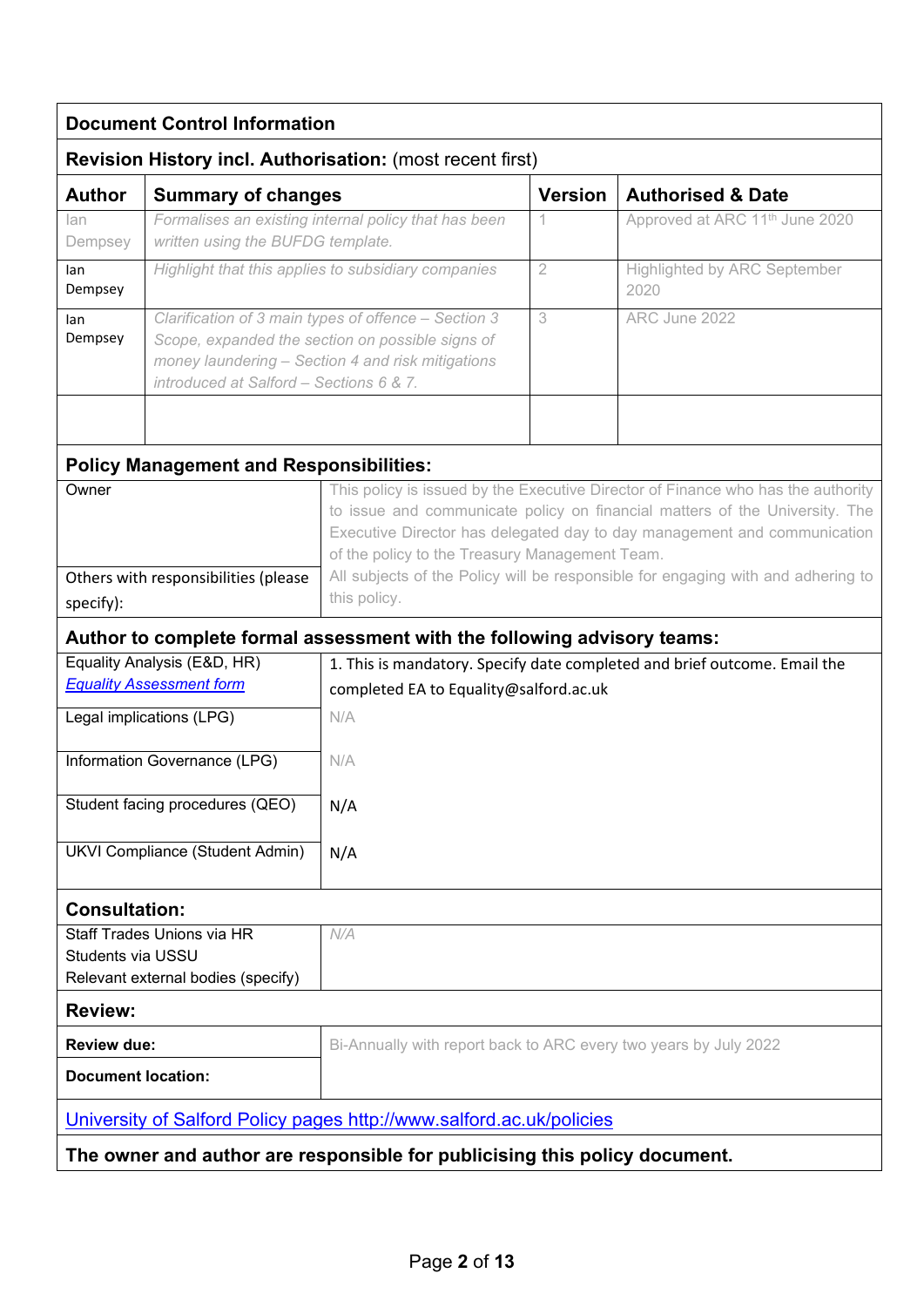# **1. Purpose**

The purpose of this document is to make all staff and students of the University aware of the strict money laundering policy that the University follows. The University of Salford is committed to the highest standards of openness, transparency and accountability and to conducting its affairs in accordance with the requirements of the relevant funding and regulatory bodies. The University of Salford has a zero-tolerance approach to money laundering and the policy applies to activity both at home and abroad and to any activity with University partners.

# **2. Definitions & Legislative Context**

The Money Laundering, Terrorist Financing & Transfer of Funds Regulations 2017 (MLR 2017) came into force on 26 June 2017. They implement the EU's 4th Directive on Money Laundering. In doing so, they replace the Money Laundering Regulations (MLR 2007). The UK Anti-Money Laundering (AML) framework also incorporates the Proceeds of Crime Act 2002.

MLR 2017 adopts a more risk-based approach towards anti – money laundering and how due diligence is conducted.

Money laundering is the process of taking profits from crime and corruption and transforming them into legitimate assets. It takes criminally-derived 'dirty funds' and converts them into other assets so they can be reintroduced into legitimate commerce. This process conceals the true origin or ownership of the funds, and so 'cleans' them.

There are three stages in money laundering: placement, layering and integration. Placement is where the proceeds of criminal activity enter into the financial system; layering distances the money from its illegal source through layers of financial transactions; finally, integration involves the re-introduction of the illegal proceeds into legitimate commerce by providing an apparently genuine explanation for the funds.

### **3. Scope**

This policy applies to all members of the University and subsidiary companies including staff, students and to third parties, including academic partners, undertaking business on behalf of the University and its subsidiary companies.

Money laundering is a criminal offence. In the UK, penalties include unlimited fines and/or terms of imprisonment ranging from two to 14 years.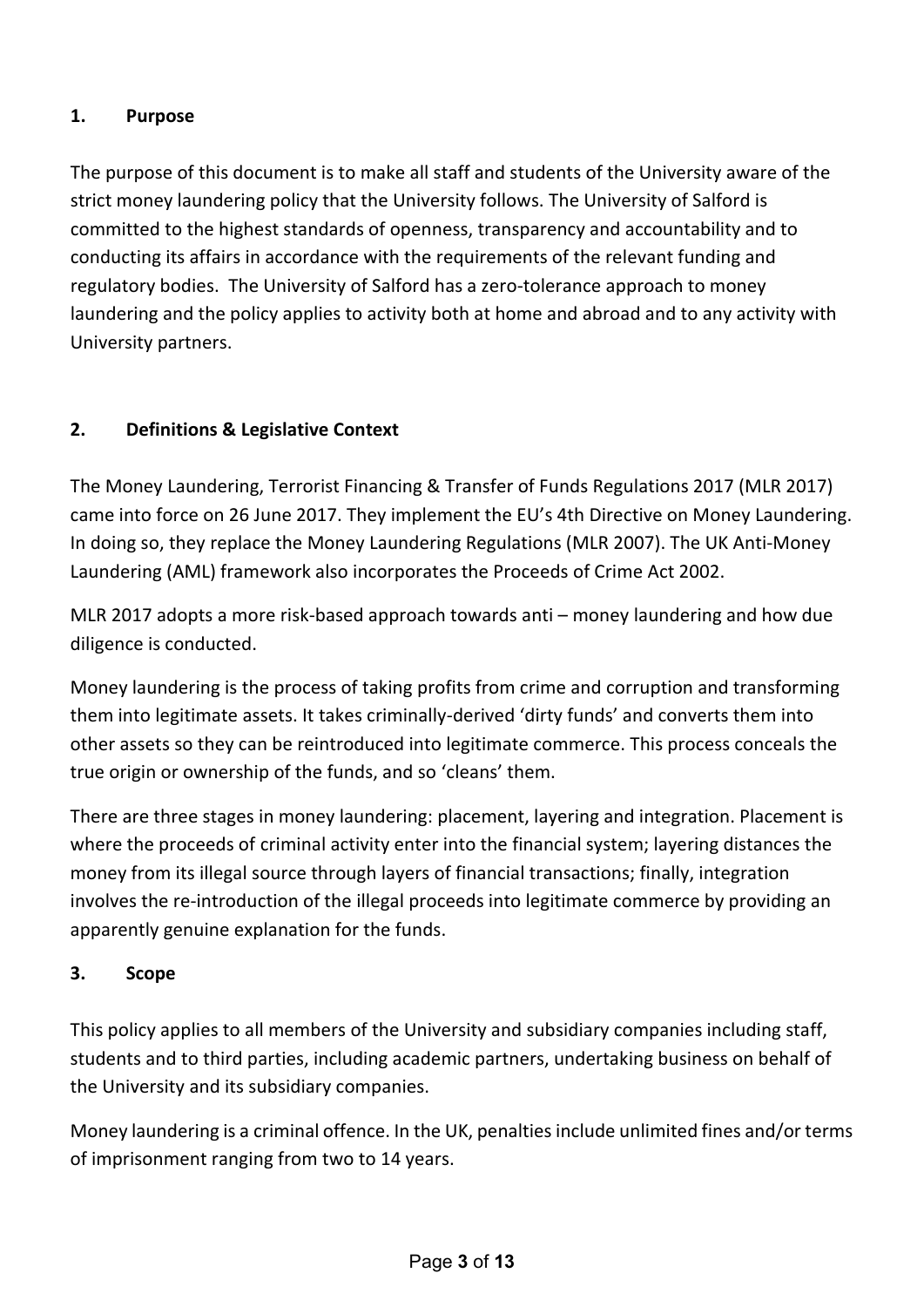There are three main types of offences which apply to any property (e.g. cash, bank accounts, physical property, or assets). It is a crime to:

- i) conceal, disguise, convert or transfer criminal property or to remove it from the United Kingdom;
- ii) enter into an arrangement that you know or suspect makes it easier for another person to acquire, retain, use or control criminal property; and
- iii) acquire, use or possess criminal property provided that adequate consideration (i.e. proper market price) is not given for its acquisition, use or possession.

University staff can commit these offences when handling or dealing with payments to the University: if they make or arrange to make a repayment, they risk committing the first two offences, and if they accept a payment, they risk committing the third offence.

#### *Defences*

In all three cases, they will have a defence if they made a so-called *authorised disclosure* of the transaction either to the Nominated Officer or to National Crime Agency and the National Crime Agency does not refuse consent to it.

#### *Failure to Disclose Offence*

It is a crime, punishable by up to five years imprisonment, for a Nominated Officer who knows or suspects money laundering or who has reasonable grounds to know or suspect it, having received an authorised disclosure not to make an onward authorised disclosure to the National Crime Agency as soon as practicable after (s)he received the information.

#### *The Offence of Prejudicing Investigations / Tipping-Off*

The purpose of making an authorised disclosure to the National Crime Agency is to allow it to investigate the suspected money laundering so it can decide whether to refuse consent to the transaction. That investigation would be compromised if the person concerned (or indeed anyone else) were to be told that an authorised disclosure had been made. To prevent this happening section 342 Proceeds of Crime Act 2002 provides that it is a crime, punishable by up to five years imprisonment, to make a disclosure which is likely to prejudice the money laundering investigation. University staff can commit this offence if they tell a person an authorised disclosure has been made in their case.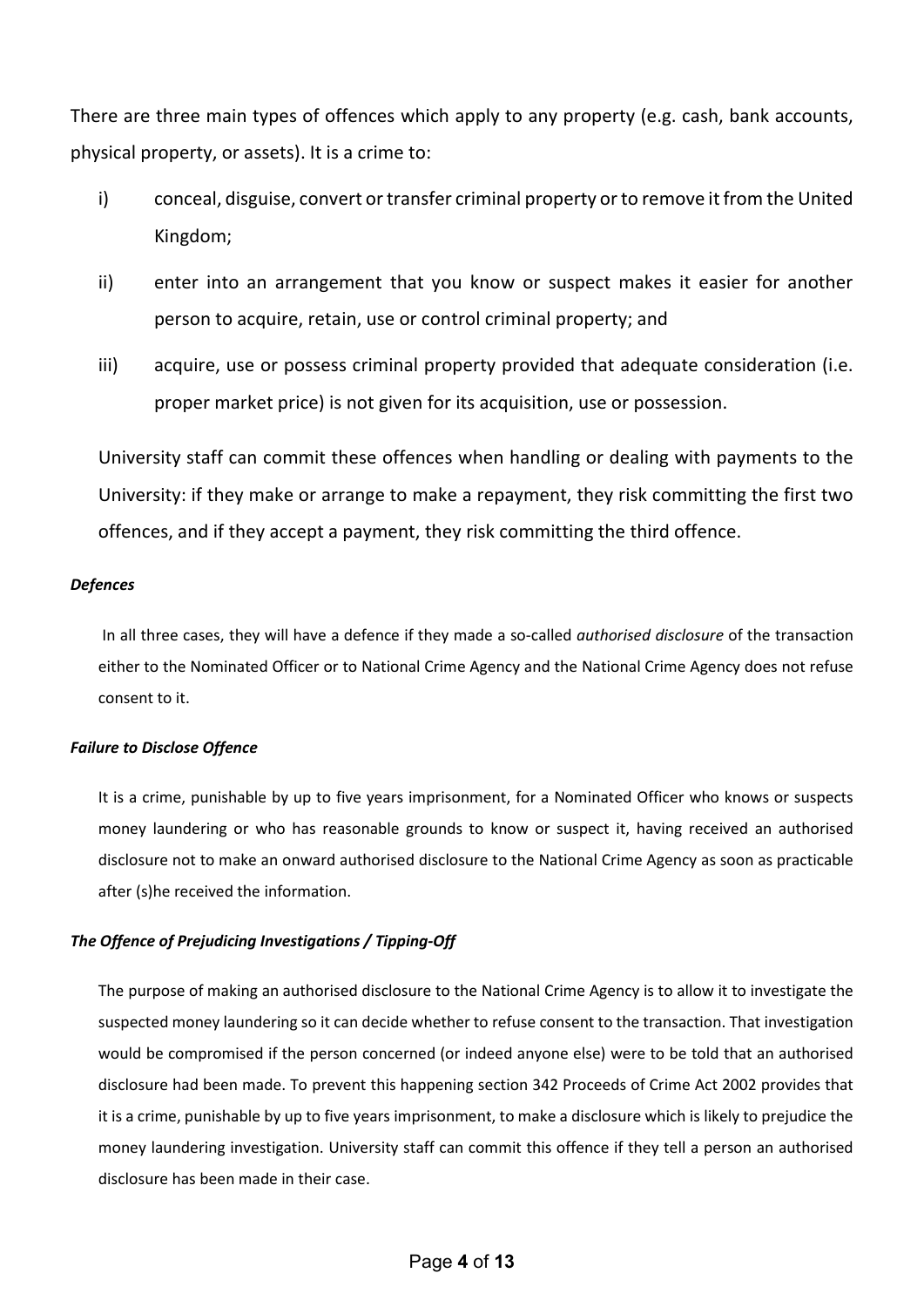The University could also face a range of sanctions for non-compliance, imposed by HM Revenue and Customs (HMRC) and /or the Financial Conduct Authority (FCA).

Therefore, disciplinary action under the University' procedures may be taken against members of staff who fail to comply with this policy.

## **4. Risk Assessment**

MLR 2017 requires the university to undertake a risk assessment and assess its exposure to money laundering. There are 4 main areas that need to be considered to assess its overall risk.



**Product / Service Risk** – This is the risk associated with delivery of University activity including teaching, research, enterprise and conferencing activity.

**Jurisdictional Risk** – This is the risk associated with the Universities' countries of operation, location of students and customers, suppliers and agents.

**Customer/Third-Party Risk** – This is the risk associated with the people and/or organisations that we undertake business with including customers/third-parties, beneficial owners, agents, contractors, vendors and suppliers. Politically Exposed Persons (PEP's) and Sanctioned Parties are also considered within this risk.

**Distribution Risks** - This is the risk associated with how we undertake business, including direct and indirect relationships (e.g. via an agent or third-party), face-to-face, digital/online and telephonic.

Whilst much of the University of Salford's financial activity could be considered relatively low risk from the perspective of money laundering, all staff need to be vigilant against the financial crime and fraud risks that the university faces day-to-day.

Possible signs of money laundering include: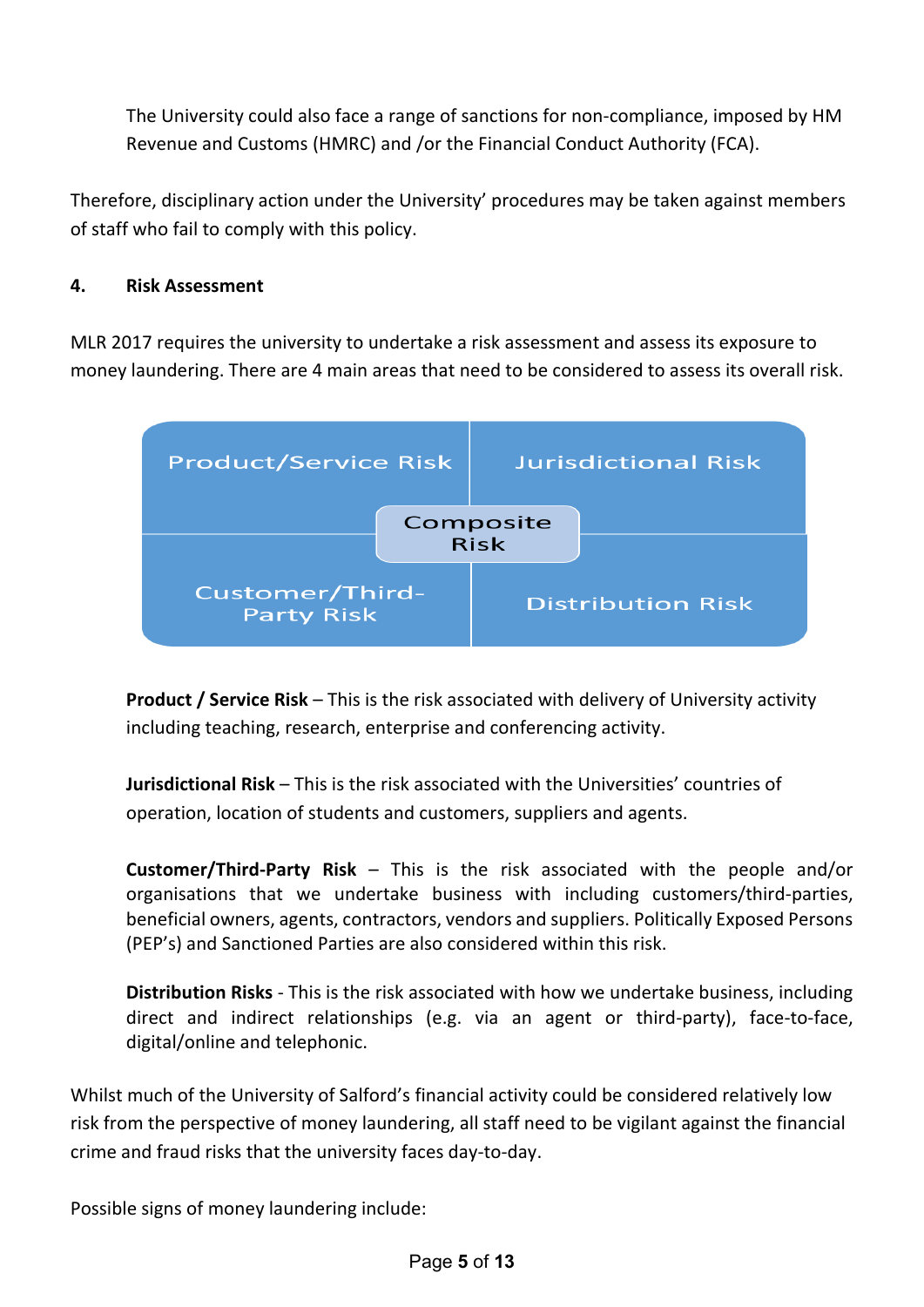- a) large unexpected payments;
- b) multiple small payments to meet a single payment obligation;
- c) payments or prospective payments from third parties, particularly where:
	- a. there is no logical connection between the third party and the student, or
	- b. where the third party is not otherwise known to the University, or
	- c. where a debt to the university is settled by various third parties making a string of small payments;
- d) payments from third parties who are foreign public officials or who are politically exposed persons ("PEP");
- e) payments made in an unusual or complex way;
- f) unsolicited offers of short-term loans of large amounts, repayable by cheque or bank transfer, perhaps in a different currency and typically on the basis that the University is allowed to retain interest or otherwise retain a small sum;
- g) donations which are conditional on particular individuals or organisations, who are unfamiliar to the University, being engaged to carry out work;
- h) requests for refunds of advance payments, particularly where the University is asked to make the refund payment to someone other than the original payer;
- i) a series of small payments made from various credit cards with no apparent connection to the student and sometimes followed by chargeback demands;
- j) the prospective payer wants to pay up-front a larger sum than is required or otherwise wants to make payment in advance of them being due;
- k) prospective payers are obstructive, evasive or secretive when asked about their identity or the source of their funds or wealth;
- l) prospective payments from a potentially risky source or a high-risk jurisdiction;
- m) the payer's ability to finance the payments required is not immediately apparent or the funding arrangements are otherwise unusual.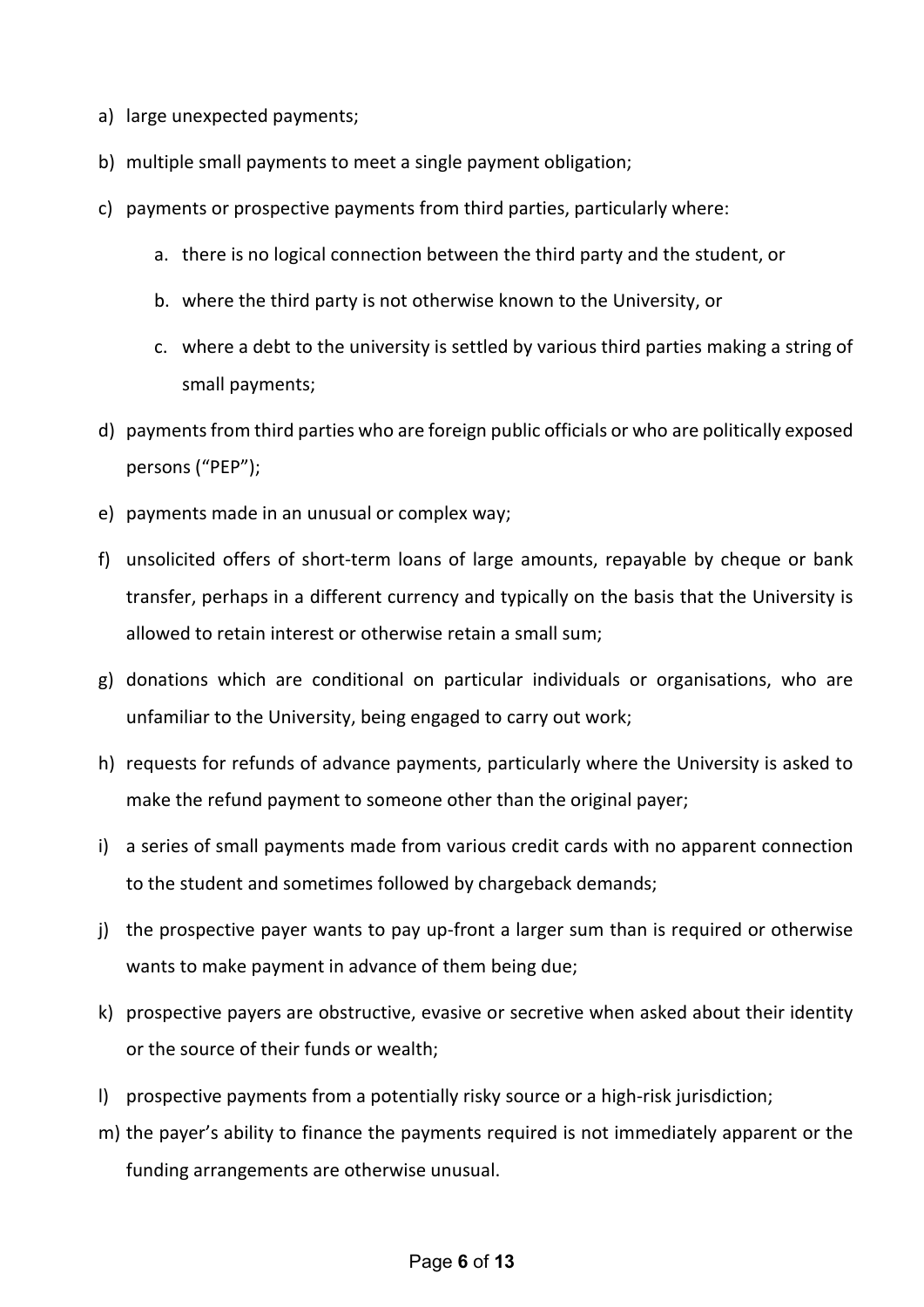- n) A person or company undertaking business with the University fails to provide proper paperwork (examples include charging VAT but failing to quote a VAT number or invoices purporting to come from a limited company, but lacking company registered office and number)
- o) A potential supplier submits a very low quotation or tender. In such cases, the business may be subsidised by the proceeds of crime with the aim of seeking payment from the University in "clean money".

This list is not exhaustive and money laundering can take many forms. If there are any concerns, then these should be raised with the Money laundering Reporting Officer.

# **5. Risk Mitigation**

The University has a number of policies and procedures in place to minimise the risk of money laundering – in particular the Financial Regulations which can be found at [http://www.salford.ac.uk/about-us/corporate-information/governance/policies-and](http://www.salford.ac.uk/about-us/corporate-information/governance/policies-and-procedures/financial-management)[procedures/financial-management](http://www.salford.ac.uk/about-us/corporate-information/governance/policies-and-procedures/financial-management)

# **6. Unusual or Large payments**

The University will investigate and establish what they are for. The University's bankers also advise on high risk countries where financial transactions are either prohibited or heavily restricted. International students are encouraged to pay through flywire who carry out their own AML checks and therefore reduces the risk to the University.

# **7. Cash Thresholds**

MLR 2017 has reduced the limit for eligible cash transactions from €15,000 [ £13,000] to €10,000 [£8,800] and is extended to receiving, as well as making, payments in cash.

# *In the light of this and the security risk of carrying large amounts of cash, the University no longer accept cash payments for tuition fees.*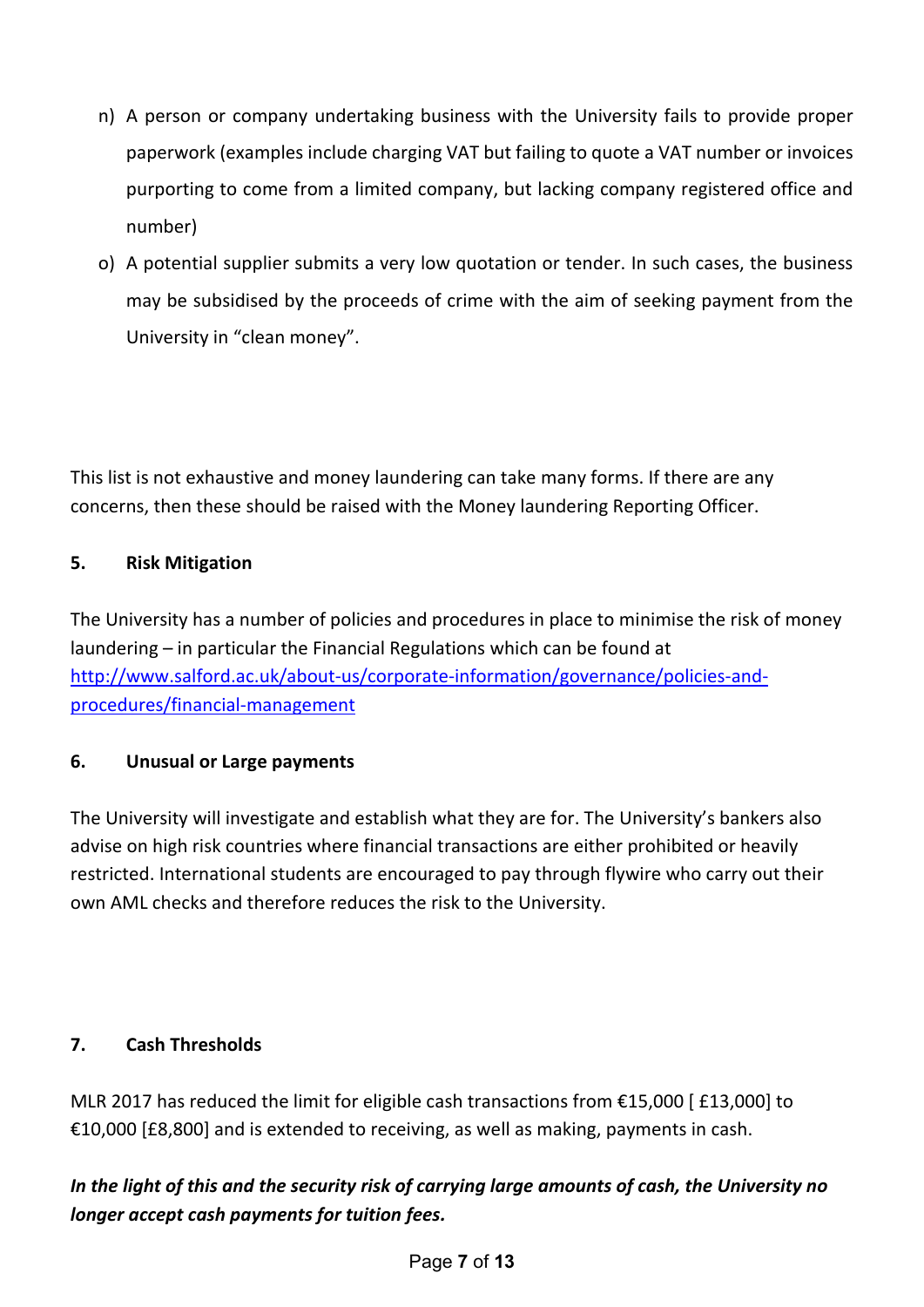The Universities Bank – Lloyds has also recently advised that on a best endeavours basis they will no longer be taking cash deposits over the counter without a pre-printed paying in slip. Again this is to try and reduce the potential for money laundering.

# **8. Know Your Customer /Supplier**

Anti- Money Laundering Regulations requires that the university must be reasonably satisfied as to the identity of the customer (and others) that they are engaging with in a contractual relationship. To discharge the "reasonably satisfied" the University must obtain a minimum level of personal information from a customer including date of birth and home address. For third parties' letters or documents proving name, address and relationship should be obtained.

If an organisation is not known to the University, then Letter Headed documents, website and credit checks should be undertaken as appropriate.

The University must be clear on the purpose and the intended nature of the business relationship i.e. knowing what you are doing with them and why.

In most cases the University's exposure to money laundering is likely to be low. Financial due diligence is already considered as part of bidding for research, consultancy and collaborative provision. However, in certain instances if the University is considering establishing a business relationship in a high-risk country or with a politically exposed person, then appropriate advice should be taken from the Money Laundering officer (MLRO) pre entering the arrangement.

# **9. Processing Refunds:**

The University will undertake appropriate checks before processing any refunds and funds can only be refunded back to the original payer and cannot be refunded to a third party. Where the original payment has been received from abroad the refund will be to the foreign bank account and not to a UK bank account.

# **10. Financial Sanctions Targets**

The UK government publishes frequently updated guidance on financial sanctions targets, which includes a list of all targets. This guidance can be found at: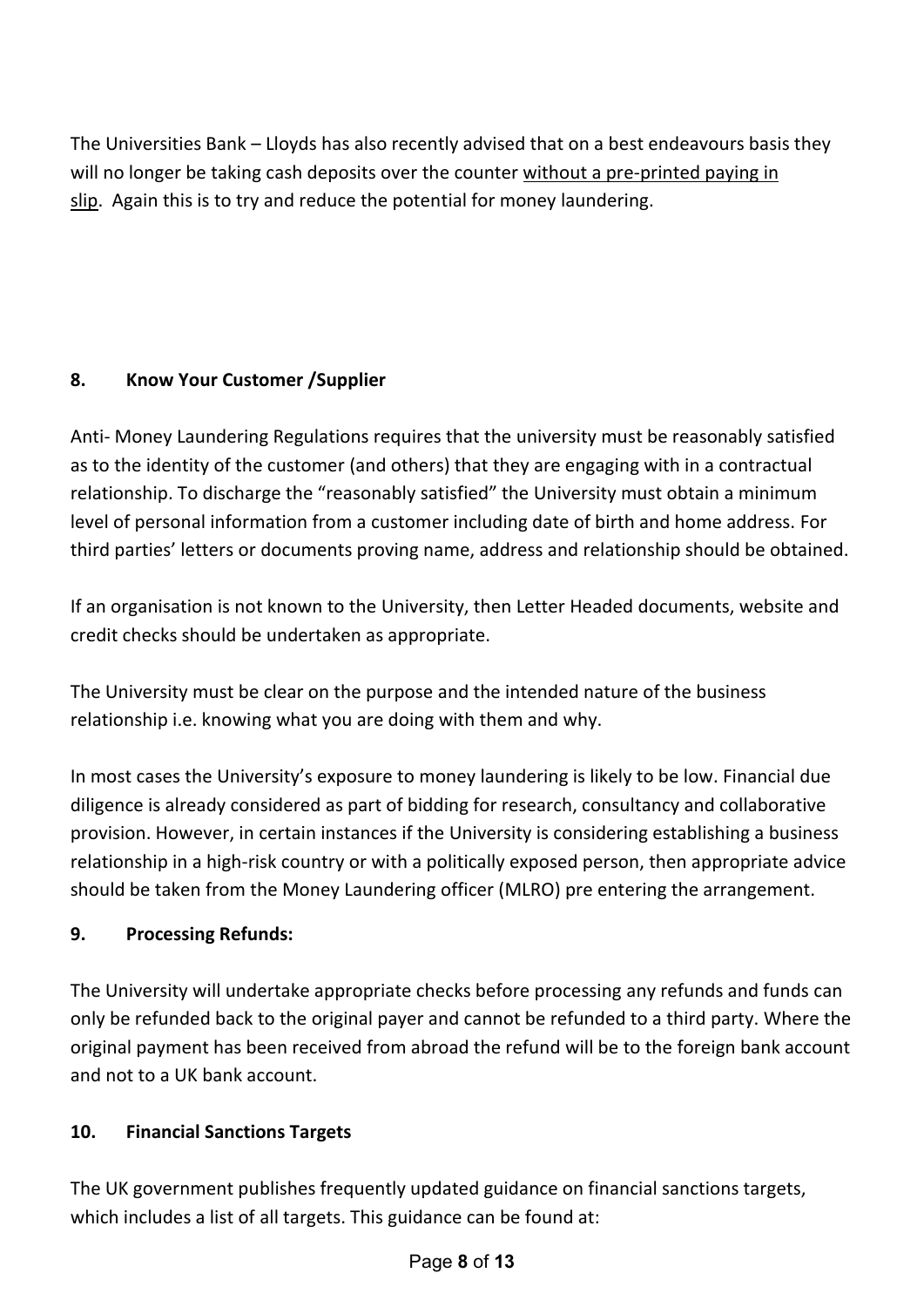[https://www.gov.uk/government/publications/financial-sanctions-consolidated-list-of](https://www.gov.uk/government/publications/financial-sanctions-consolidated-list-of-targets/consolidated-list-of-targets)[targets/consolidated-list-of-targets](https://www.gov.uk/government/publications/financial-sanctions-consolidated-list-of-targets/consolidated-list-of-targets)

If the University is planning to undertake any research or consultancy activities with entities and/ or individuals in any of the following countries:

- Afghanistan
- Belarus
- Burma
- Burundi
- Central African Republic
- Democratic republic of Congo
- Egypt
- Iran
- Iraq
- Libya
- Mali
- Nicaragua
- North Korea
- Republic of Guinea
- Republic of Guinea Bissau
- Russia
- Somalia
- South Sudan
- Syria
- Tunisia
- **Turkey**
- Ukraine
- Venezuela
- Yemen
- Zimbabwe

please consult with either the MLRO or his deputy so that the University can review the register and ensure that the proposed activity is not with an embargoed individual or organisation.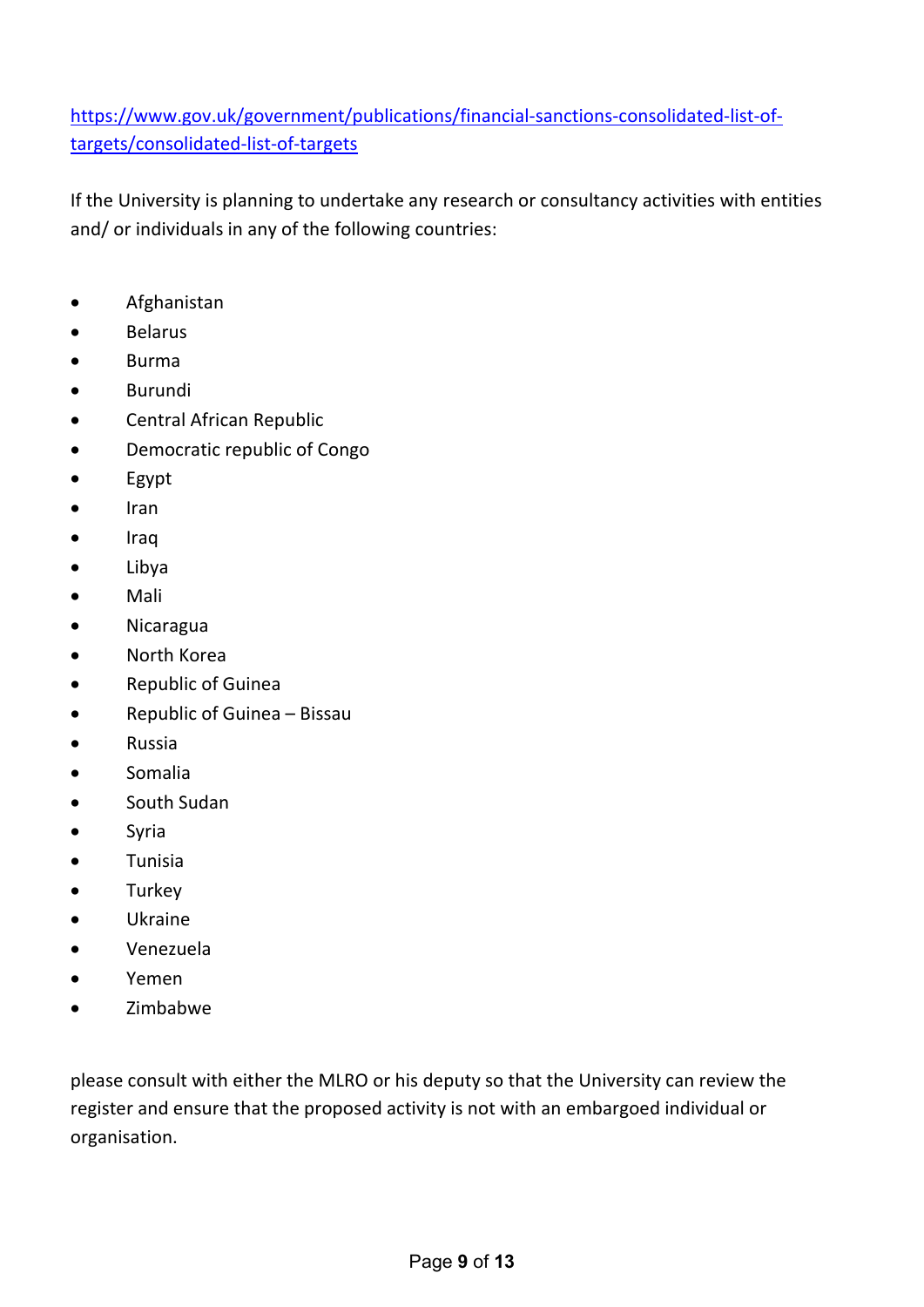# **11. Roles and Responsibilities**

The Director of Finance has responsibility for the Anti- Money Laundering Policy, which will be reviewed by the Audit and Risk Committee.

# **12. Money Laundering Reporting officer (MLRO)**

The MLRO is the primary contact for any further information or to report any suspicious activity. The MLRO is:

Andrew Crozier Deputy Director of Finance Email**:** [A.Crozier@salford.ac.uk](mailto:A.Crozier@salford.ac.uk) 

And the deputy is:

Ian Dempsey Head of Financial Accounting Telephone 0161 295 4439 Email: [I.M.Dempsey@salford.ac.uk](mailto:I.M.Dempsey@salford.ac.uk)

The MLRO is responsible for:

- receiving reports of suspicious activity from any employee in the business;
- considering all reports and evaluating whether there is  $-$  or seems to be, any evidence of money laundering or terrorist financing;
- reporting any suspicious activity or transaction to the Serious Organised Crime Agency (SOCA) by completing and submitting a Suspicious Activity Report;
- asking SOCA for consent to continue with any transactions that must be reported and making sure that no transactions are continued illegally.

### **13. All members of the University – Reporting Suspicious Activity**

A member of the University who needs to report suspicious activity must complete the Suspicious Activity Report (SAR) which is detailed in Annex A. They should provide as much detail as possible and the report must be made in the strictest confidence, being careful to avoid "tipping off" those who may be involved.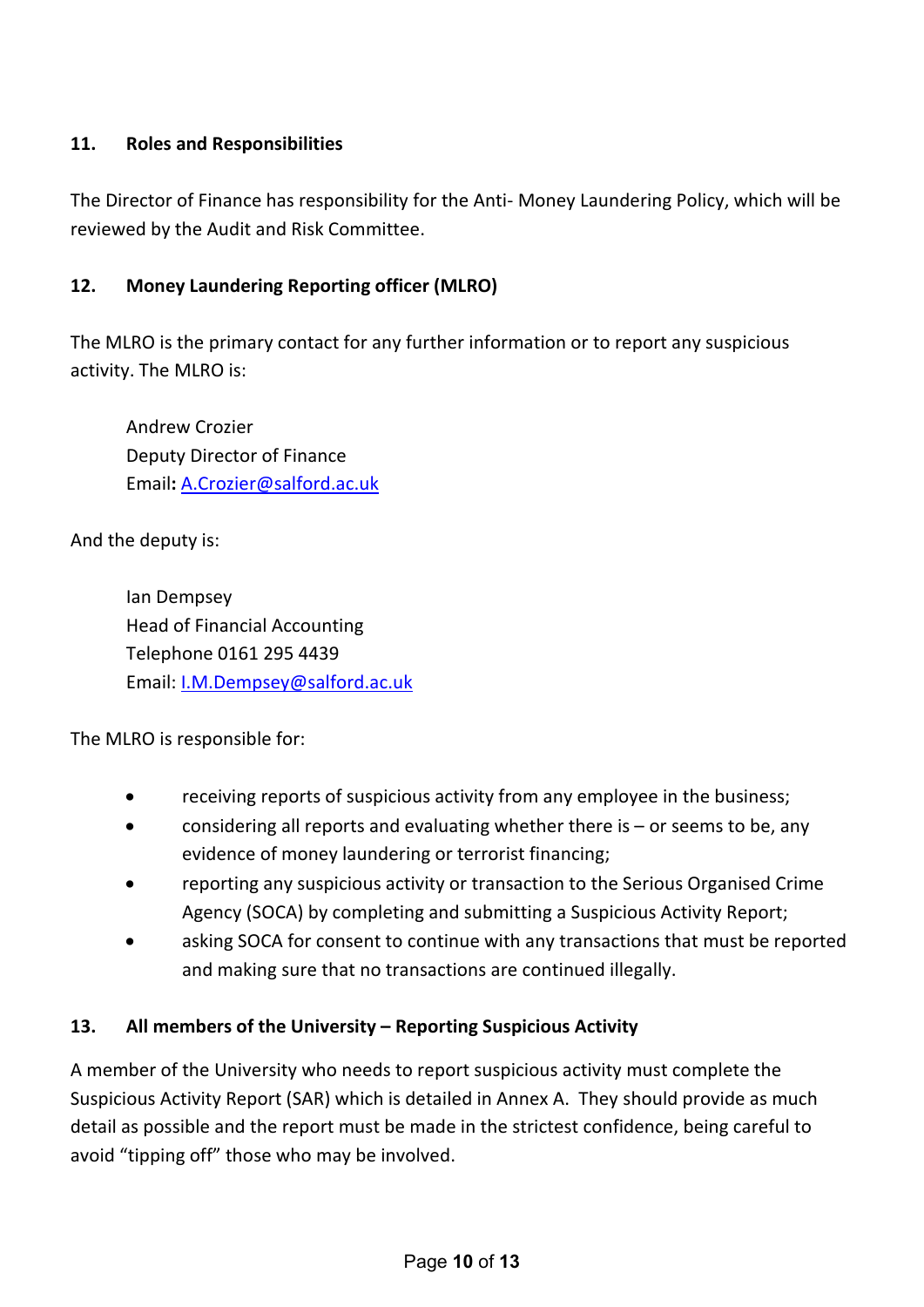Money laundering legislation applies to **all** member of the University. Members of the University could be committing an offence if they suspect money laundering (or if they become involved in some way) and do nothing about it. Potential Red flags are highlighted in Section 3.

The MLRO will report any findings to the Director of Finance who will carry out any investigation in accordance with the Counter Fraud Policy and Response Plan.

# **14. Training**

Finance will ensure that members of staff with financial responsibility receive appropriate money laundering training. Refresher training will take place at each revision of the policy.

# **15. Related Policies**

The following related documents can be found at:

[http://www.salford.ac.uk/about-us/corporate-information/governance/policies-and](http://www.salford.ac.uk/about-us/corporate-information/governance/policies-and-procedures/financial-management)[procedures/financial-management](http://www.salford.ac.uk/about-us/corporate-information/governance/policies-and-procedures/financial-management)

Financial Regulations Counter Fraud Policy

And the Whistle Blowing Policy at:

[http://www.salford.ac.uk/about-us/corporate-information/governance/policies-and](http://www.salford.ac.uk/about-us/corporate-information/governance/policies-and-procedures/university-core-and-organisational-governance)[procedures/university-core-and-organisational-governance](http://www.salford.ac.uk/about-us/corporate-information/governance/policies-and-procedures/university-core-and-organisational-governance)

### **16. Review, Approval and Publication**

The Anti- Money Laundering Policy is subject to review every 3 years by the Director of Finance or following a change to relevant UK legislation.

Updates to the Anti- Money Laundering Policy will be reviewed by the Audit and Risk Committee and final approval will be given by University Council.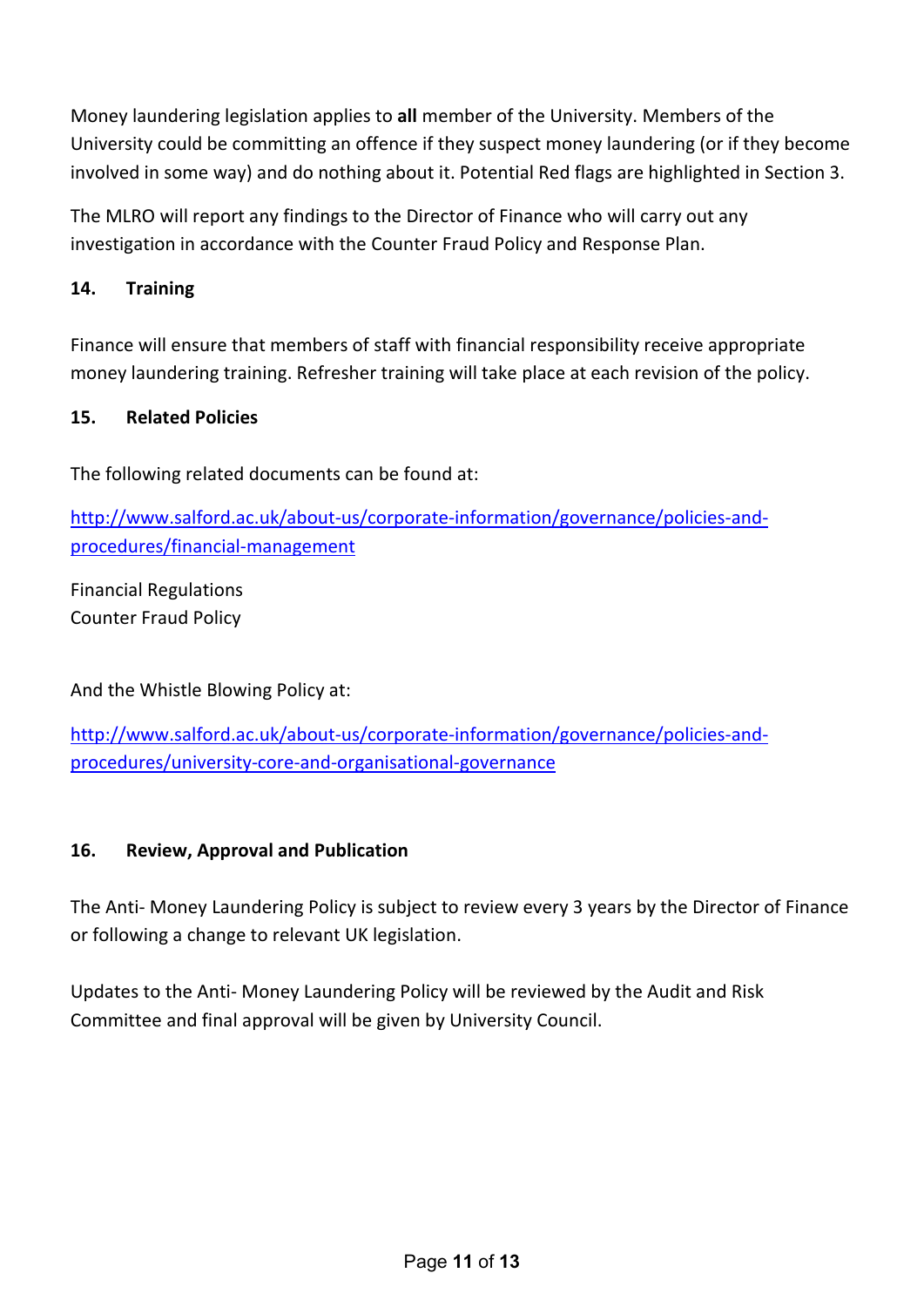# **Annex A: Suspicious Activity Report**

| <b>CONFIDENTIAL - Suspicious Activity Report</b>                                                                                                 |                              |  |  |  |  |
|--------------------------------------------------------------------------------------------------------------------------------------------------|------------------------------|--|--|--|--|
| Please complete and send this to the MLRO using the details below                                                                                |                              |  |  |  |  |
| From:                                                                                                                                            | School/Professional Service: |  |  |  |  |
| <b>Contact Details:</b>                                                                                                                          |                              |  |  |  |  |
| <b>DETAILS OF SUSPICIOUS ACTIVITY</b> [Please continue on a separate sheet if necessary]                                                         |                              |  |  |  |  |
| Name(s) and address(es) of person(s) involved, including relationship with the University:                                                       |                              |  |  |  |  |
| Nature, value and timing of activity involved:                                                                                                   |                              |  |  |  |  |
| Nature of suspicions regarding such activity:                                                                                                    |                              |  |  |  |  |
| Details of any enquiries you may have undertaken to date:                                                                                        |                              |  |  |  |  |
| Have you discussed you suspicions with anyone? And if so, on what basis?                                                                         |                              |  |  |  |  |
| Is any aspect of the transaction(s) outstanding and requiring consent to progress?                                                               |                              |  |  |  |  |
| Any other relevant information that may be useful?                                                                                               |                              |  |  |  |  |
| Signed:                                                                                                                                          | Date:                        |  |  |  |  |
| Please do not discuss the content of this report with anyone you believe to be involved in the<br>suspected money laundering activity described. |                              |  |  |  |  |